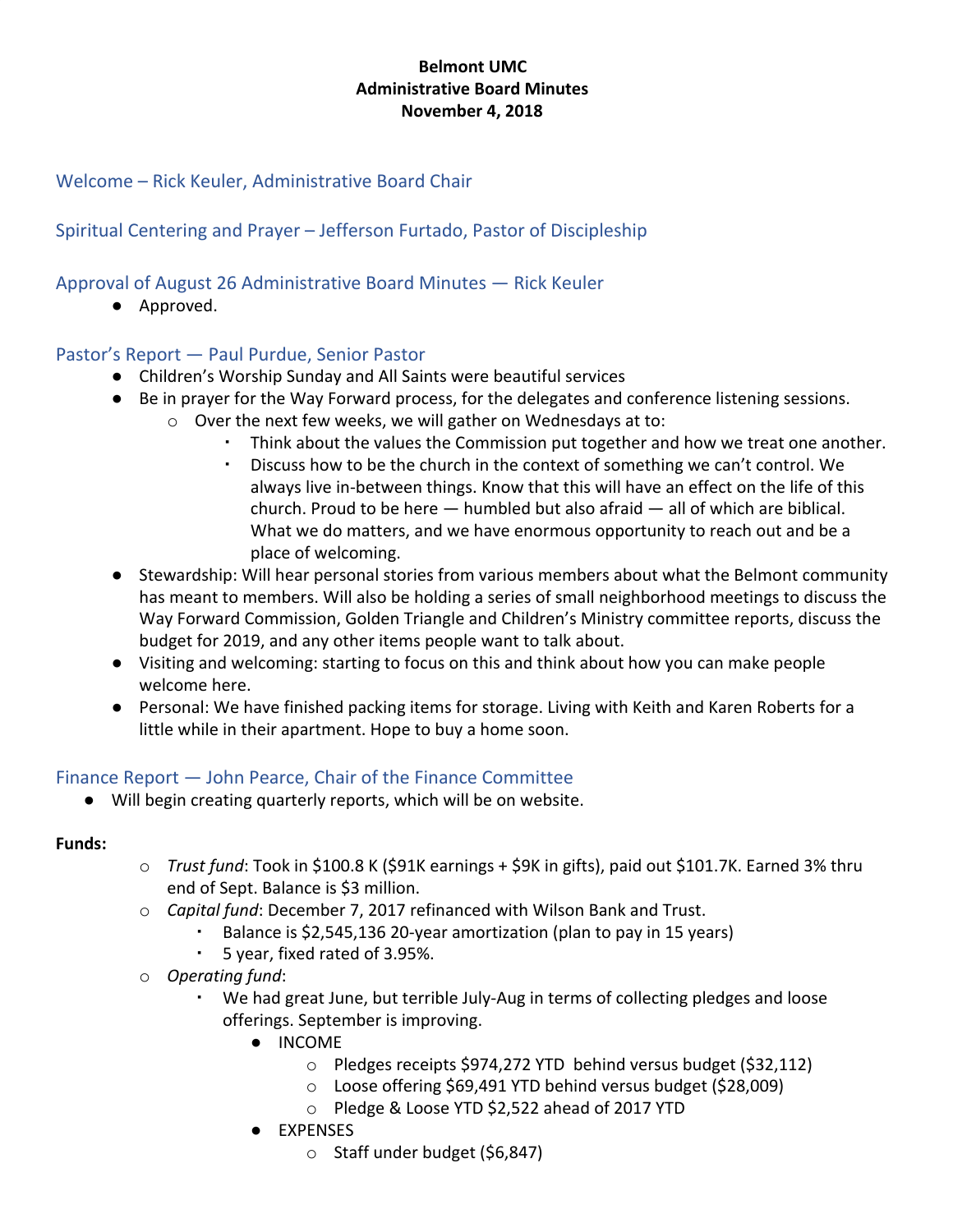- o Properties under budget (\$6,469)
- o Ministry Council under budget (\$9,505)
- o Apportionments under budget (\$30,639)
	- Paid \$180,000 of \$280,852 Budget (vs. \$112,000 in 2017)
- Christmas miracle offering: Goal is to raise \$20K for Give Ye Them to Eat
- o *Weekday School*: Through Sept, they have a net of \$36K.
- o *Non-budget*: Includes items such as memorials, benevolence fund, operating surplus, funds in various non-budget ministry accounts, etc.
- o *Rental Property*: Year-to-date net is \$1177. As of 9/30, the balance is \$28K (saving this for the roof)
- o *Operating campaign*: Have received some new pledges (\$13K). There are still quite a few outstanding responses.

#### **Finance policy updates**:

- o Thanks for Nancy's work on these; John and Susan helped edit. These will be a living document that will continue to be updated.
- $\circ$  Currently has 24 sections including such things as: how to handle cash disbursement, how to handle gifts, how to handle reserves, monthly accounting, long-term financial priorities
- o Policy distributed for review and will be voted on at the December Administrative Board meeting.

### **Areas of concern:**

- Change from Gifts that Change the World to missional emphasis campaigns by Ministry Council
- Loose offering and pledge collection
- Auditable general ledger
- Weekday School integration
- Deferred maintenance needs funding and Trust Fund priorities
- New and effective communication of financial information

# Report from the Children's Committee – Chris Cropsey, Co-chair of the Committee

#### **Overview:**

- Started by looking at what is working well (children's music ministry, prayer friends),
- Identified needs.
	- Immediate (6 months to 1 year)
	- 1-3 years
	- 3-5 years
- Also looked at what support is needed from various constituents of the church parents, congregation, staff.

#### **Mission statement:**

Created a new mission statement to highlight the importance of the commitment of the entire church to nurturing the faith development of our children.

#### The Belmont UMC children's ministry is a community learning to live like Jesus and sharing God's love with everyone. Our congregation seeks to uphold our baptismal vows as we support children (ages birth through 6th grade) on *their lifelong faith journey in service with others.*

This statement calls us to remember the vow we make to each child when they are baptized. We want Children's Ministry to be vital to the ministry of the church. Needs to be something that more than just parents are involved. Need to find ways to involve other members of the church.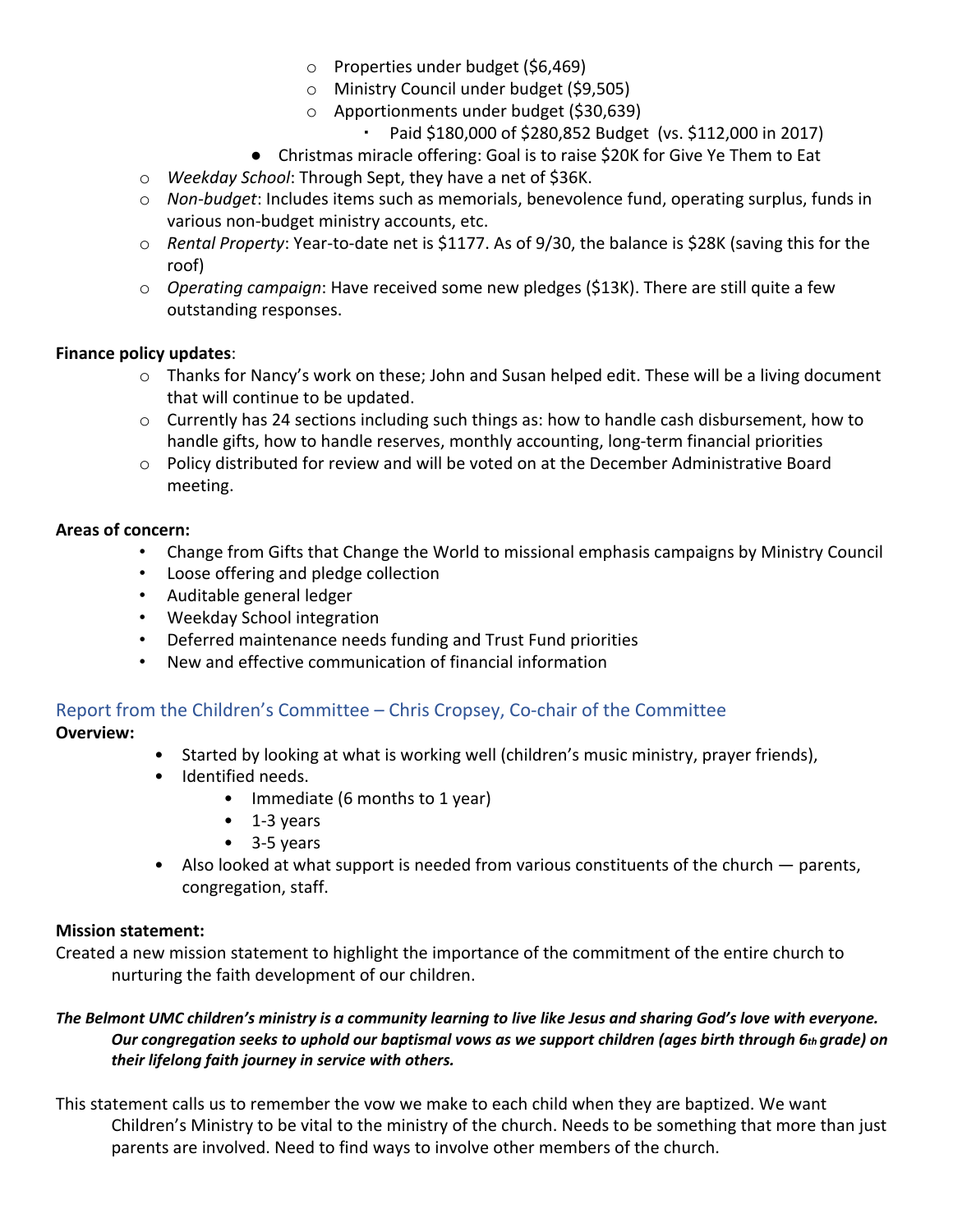#### **Needs:**

- Biggest need: Full-time staff member dedicated to children's ministry. Believe that this is necessary for us to achieve our long-term goals, though realize this is a difficult reality in the present.
- Getting volunteers has been difficult because we don't have enough support and resources for them.
- How do we bring new families into the church?

### **Weekday School and Golden Triangle Fellowship:**

WDS is a ministry of the church and we need to improve how we interact with them. There is currently some tension related to facilities sharing and difference in how the WDS sees itself vs. how Belmont views this as an extension ministry. Need to define relationship and make some recommendations about how to improve (non-financial)

### **GTF**

GTF children are a regular part of children's ministry events and Sunday School attendance. Want to better define relationship with them and explore how to involve those children and get support from GTF parents.

### *Action item: Board accepted the Children's Ministry Mission statement.*

### Report from the GTF working committee — Jim Bradford, Chair of the Committee

- Overview of Report from Committee
	- Committee was comprised of 50% BUMC & 50% GTF members.
	- Four charges

### 1. **Assess the current status of the GTF, it's needs and current resources**

- Attendance (since 2014):
	- GTF attendance grew rapidly in the first few years of the fellowship due to the large influx of refugees from Myanmar and other Southeast Asia countries. In recent years, attendance has declined.
	- There are now about 8 churches with the Nashville area with Karin members.
	- Currently have 80-90 regular GTF members. They love being part of Belmont, even though they have closer options.
	- What is the possibility for growth? We think attendance will remain consistent and likely not experience future growth.
- **Financial support**: Expenses have averaged \$28K a year, primarily for a part-time pastor, interpreter/children's director, and childcare. Also includes Ministry Council budgeting that supports GTF programs, transportation, scholarships, Midweek dinner subsidies, and other expenses.
- The GTF collects an offering each Sunday that goes to the operating fund. Since 2014, this offering has averaged approximately \$2,500 each year. Thus, the net expenses to support the GTF has averaged \$25,900 over the past five years.
- In addition to these direct expenses, Belmont's staff devotes some portion of their time to ministering to the GTF. The most significant is the Pastor to Young People who estimates that 10% of his time is devoted to the GTF.
- Notably, GTF members also collect money each week for a benevolence fund to assist fellow GTF members. Approximately \$4,000 is collected and distributed from this fund each year. Recommend that this money be handled by finance committee with 3 GTF members to propose how the money will be spent.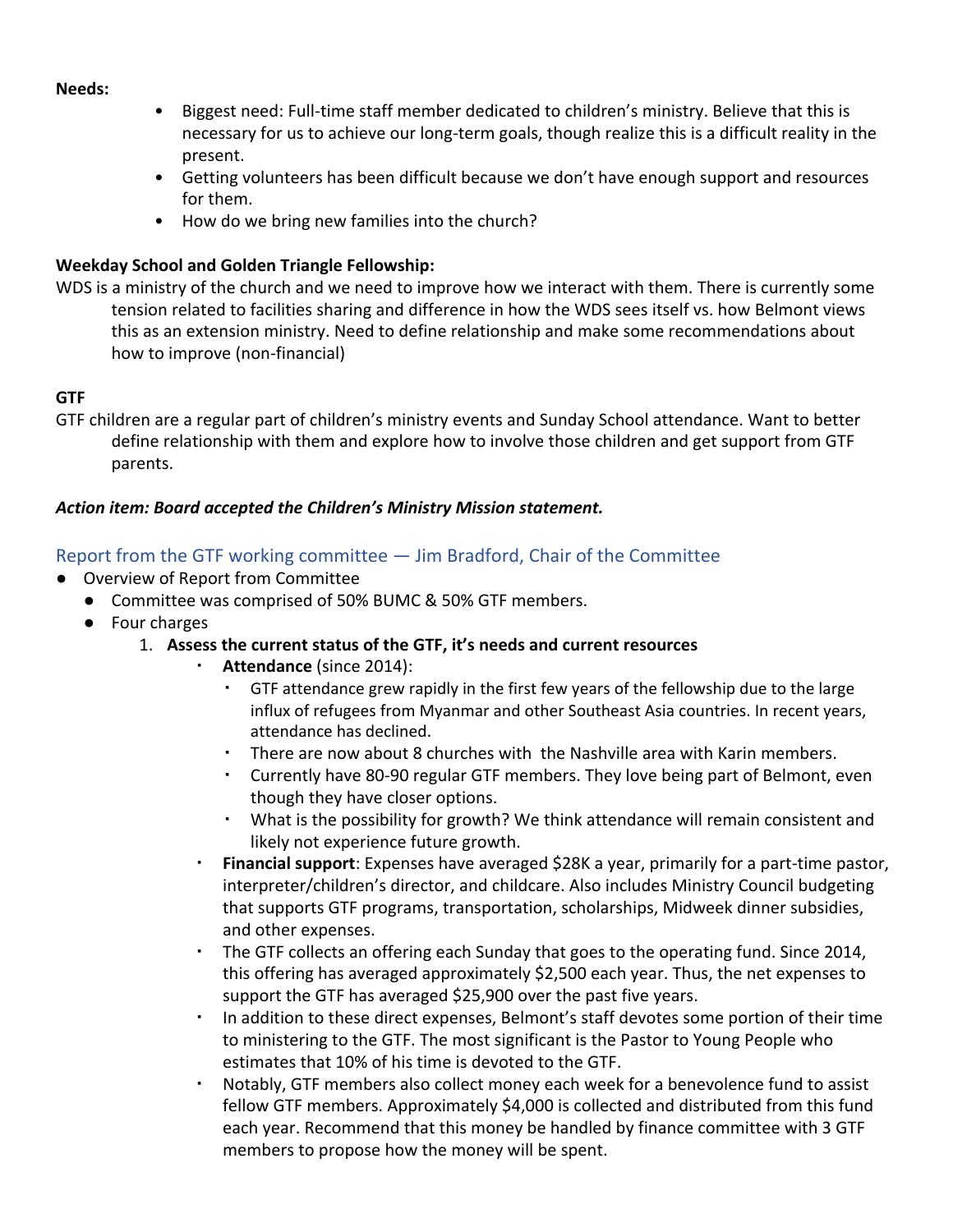#### **2. Describe the models and best practices:**

- As we studied the ministries offered by four of these congregations from across the country, we began to realize that the situation at Belmont is unique. Most frequent model is one where space is shared, but nothing more.
- Believe that we have is best practice: Both congregations continue to be involved in several common services or other activities throughout the year, while retaining their language and cultural services.
- Need to determine how to implement Safe Sanctuary program with GTF.
- GTF now meets in the Chapel, which they much prefer.

### **3. Desires and hopes:**

- Strong desire to remain part of Belmont rather than forming a separate congregation.
- Appreciate the opportunity to have services in their native language, but also want to have joint services 4 or more times a year.
- Have valued and want to continue being able to attend all church retreat
- Appreciate being able to now worship in the chapel, subject to complying with the Fire Code rules and maintaining the Chapel in good condition

### **4. Needs**

- Opportunity to conduct services in own language
- Opportunity to work with children's ministries. Believe there are current funds available to support this.
- **● Staff needs that require BUMC resources:**
	- Part-time pastor (or staff) to coordinate services and needs and who can translate and transport if there is some type of emergency or need.
	- Person from Karen congregation to translate sermons and coordinate activities offered by Belmont with GTF youth and adults.
- Continued joint committee meetings to plan and coordinate future activities of the two congregations.
- Transportation and translation services for clinic visits where no service exists
- Programming assistance for their UMW Circle
- Volunteer assistance from Belmont members for Sunday School Bible study.

### **Additional business:**

Paul brought an inquiry about using Belmont facilities for a watch night service on the eve of the election that would be non-partisan. The service was initially going to be held it at Edgehill, but they will be hosting Room in the Inn that night.

Some felt strongly that it needed to be non-partisan. Others expressed desire to lean into our progressive understanding of the gospel and not be afraid to take a strong stand.

No decision was made, but Paul would have further discussion with John Feldhacker about the service.

# Benediction — Paul Purdue

**Next Meeting: December 16, 2018 for Annual Charge Conference**